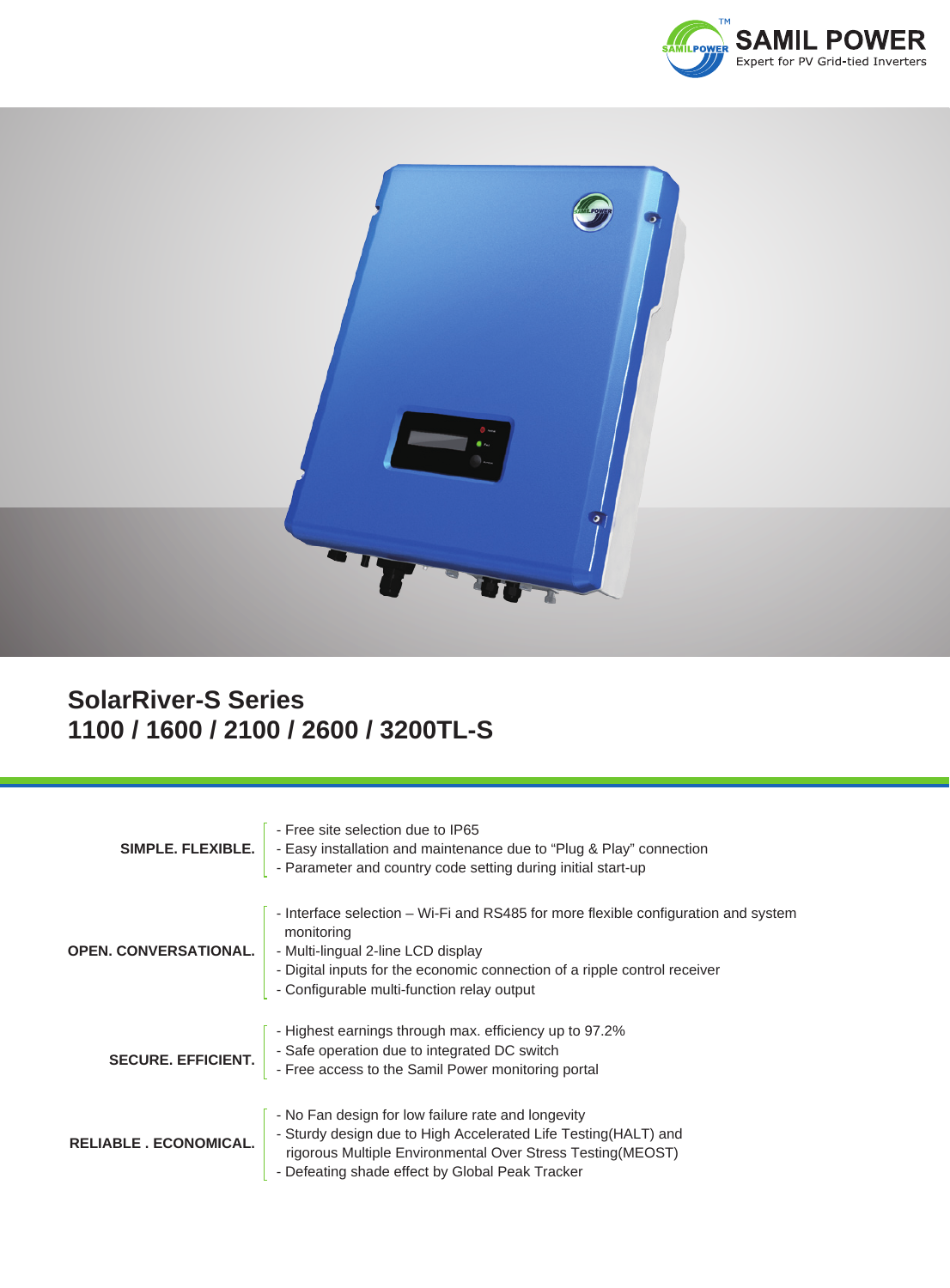



|                                                                                                | <b>SolarRiver</b><br><b>1100TL-S</b>                                                                                                                                                     | <b>SolarRiver</b><br><b>1600TL-S</b> | <b>SolarRiver</b><br>2100TL-S | <b>SolarRiver</b><br><b>2600TL-S</b> | <b>SolarRiver</b><br>3200TL-S |
|------------------------------------------------------------------------------------------------|------------------------------------------------------------------------------------------------------------------------------------------------------------------------------------------|--------------------------------------|-------------------------------|--------------------------------------|-------------------------------|
| Input (DC)                                                                                     |                                                                                                                                                                                          |                                      |                               |                                      |                               |
| Max. DC power (@cosq=1)                                                                        | 1100 W                                                                                                                                                                                   | 1600 W                               | 2100 W                        | 2600 W                               | 3200 W                        |
| Max. input voltage                                                                             | 500 V                                                                                                                                                                                    |                                      |                               | 550 V                                |                               |
| MPP voltage range / rated input voltage                                                        | 100V - 400V / 380V                                                                                                                                                                       | 140V - 400V / 380V                   | 170V - 400V / 380V            | 185V - 400V / 380V                   | 188V - 450V / 380V            |
| Min. input voltage / initial input voltage                                                     | 80 V / 110 V                                                                                                                                                                             |                                      |                               |                                      |                               |
| Max. input current input A / input B                                                           | $11A/-$                                                                                                                                                                                  | 11.5 A $/$ -                         | $12.5A/-$                     | $14A/-$                              | $17A/-$                       |
| Max. input current per string input A / input B                                                | $11A/-$                                                                                                                                                                                  | $11.5A/-$                            | $12.5A/-$                     | $14A/-$                              | $17A/-$                       |
| Number of independent MPP inputs / strings per MPP input                                       |                                                                                                                                                                                          |                                      | 1/1                           |                                      |                               |
| <b>Output (AC)</b>                                                                             |                                                                                                                                                                                          |                                      |                               |                                      |                               |
| Rated power ( $@$ 230 V / 50 Hz)                                                               | 1000 W                                                                                                                                                                                   | 1500 W                               | 2000 W                        | 2500 W                               | 3000 W                        |
| Max. apparent AC power                                                                         | 1000 VA                                                                                                                                                                                  | 1500 VA                              | 2000 VA                       | 2500 VA                              | 3000 VA                       |
| Nominal AC voltage                                                                             | 220V / 230V / 240V                                                                                                                                                                       |                                      |                               |                                      |                               |
| Nominal AC voltage range                                                                       | 180 V - 277 V                                                                                                                                                                            |                                      |                               |                                      |                               |
| AC power frequency                                                                             | 50 Hz / 60 Hz                                                                                                                                                                            |                                      |                               |                                      |                               |
| Rated grid voltage / rated power frequency                                                     | 230 V / 50 Hz                                                                                                                                                                            |                                      |                               |                                      |                               |
| Max. output current                                                                            | 4.5 A                                                                                                                                                                                    | 6.8 A                                | 9.1A                          | 11.4A                                | 13.6 A                        |
| Power factor at rated power                                                                    |                                                                                                                                                                                          |                                      | 1                             |                                      |                               |
| Displacement power factor, adjustable                                                          | 0.9 leading - 0.9 lagging                                                                                                                                                                |                                      |                               |                                      |                               |
| Feed-in phases / connection phases                                                             |                                                                                                                                                                                          |                                      | 1/1                           |                                      |                               |
| THDi (at rated power)                                                                          | $< 3\%$                                                                                                                                                                                  |                                      |                               |                                      |                               |
| <b>Efficiency</b>                                                                              |                                                                                                                                                                                          |                                      |                               |                                      |                               |
| Max. efficiency / European weighted efficiency                                                 | 96.6% / 95.5%                                                                                                                                                                            | 96.8% / 96.0%                        | 96.8% / 96.0%                 | 96.8% / 96.2%                        | 97.2% / 96.4%                 |
| <b>Protective devices</b>                                                                      |                                                                                                                                                                                          |                                      |                               |                                      |                               |
| DC disconnect device / AC disconnect device                                                    | $\circ$ / -                                                                                                                                                                              |                                      |                               |                                      |                               |
| Ground fault monitoring / grid monitoring                                                      | $\bullet$ / $\bullet$                                                                                                                                                                    |                                      |                               |                                      |                               |
| DC reverse polarity protection /<br>AC short-circuit current capability                        | $\bullet$ / $\bullet$                                                                                                                                                                    |                                      |                               |                                      |                               |
| Galvanic isolation                                                                             |                                                                                                                                                                                          |                                      |                               |                                      |                               |
| All-pole-sensitive residual-current monitoring unit                                            | $\bullet$                                                                                                                                                                                |                                      |                               |                                      |                               |
| Protection class (according to IEC 62103) /<br>overvoltage category (according to IEC 60664-1) | $1/$ II (DC), III (AC)                                                                                                                                                                   |                                      |                               |                                      |                               |
| <b>General data</b>                                                                            |                                                                                                                                                                                          |                                      |                               |                                      |                               |
| Dimensions (W / H / D)                                                                         | 333 / 425 / 147 mm                                                                                                                                                                       |                                      |                               |                                      |                               |
| Weight                                                                                         | 13 kg                                                                                                                                                                                    |                                      |                               |                                      |                               |
| Operating temperature range                                                                    | $-20^{\circ}$ C $+60^{\circ}$ C                                                                                                                                                          |                                      |                               |                                      |                               |
| Noise emission (typical)                                                                       | $<$ 28 dB                                                                                                                                                                                |                                      |                               |                                      |                               |
| Self-consumption (night)                                                                       | 0 <sub>W</sub>                                                                                                                                                                           |                                      |                               |                                      |                               |
| <b>Topology</b>                                                                                | Transformerless                                                                                                                                                                          |                                      |                               |                                      |                               |
| Cooling concept                                                                                | Convection                                                                                                                                                                               |                                      |                               |                                      |                               |
| Degree of protection (according to IEC 60529)                                                  | IP65                                                                                                                                                                                     |                                      |                               |                                      |                               |
| Maximum permissible value for relative humidity<br>(non-condensing)                            | 95%                                                                                                                                                                                      |                                      |                               |                                      |                               |
| <b>Features</b>                                                                                |                                                                                                                                                                                          |                                      |                               |                                      |                               |
| DC connection / AC connection                                                                  | MC4, H4, SUNCLIX / Tool-free plug                                                                                                                                                        |                                      |                               |                                      |                               |
| <b>Display</b>                                                                                 | 2-line LCD                                                                                                                                                                               |                                      |                               |                                      |                               |
| Interface: RS485 / Wi-Fi / Ethernet                                                            | $0/0/-$                                                                                                                                                                                  |                                      |                               |                                      |                               |
| Multi-function relay / digital inputs                                                          | 1/4                                                                                                                                                                                      |                                      |                               |                                      |                               |
| Warranty: 5 / 10 / 15 / 20 years                                                               |                                                                                                                                                                                          |                                      | $\bullet$ /0/0/0              |                                      |                               |
| Certificates and approvals (additional on request)                                             | CE, VDE 0126-1-1, G83/2, CEI 0-21, EN 61000-3-2/3, EN 6100-6-1/2/3/4,<br>IEC 62109-1/2, VDE AR-N4105, AS 4777.2/3, AS 3100:2009, C10/11,<br>EN 50438, UTE C15-712-1, IEC 62116, IEC61727 |                                      |                               |                                      |                               |

D

Ū

Г

Г